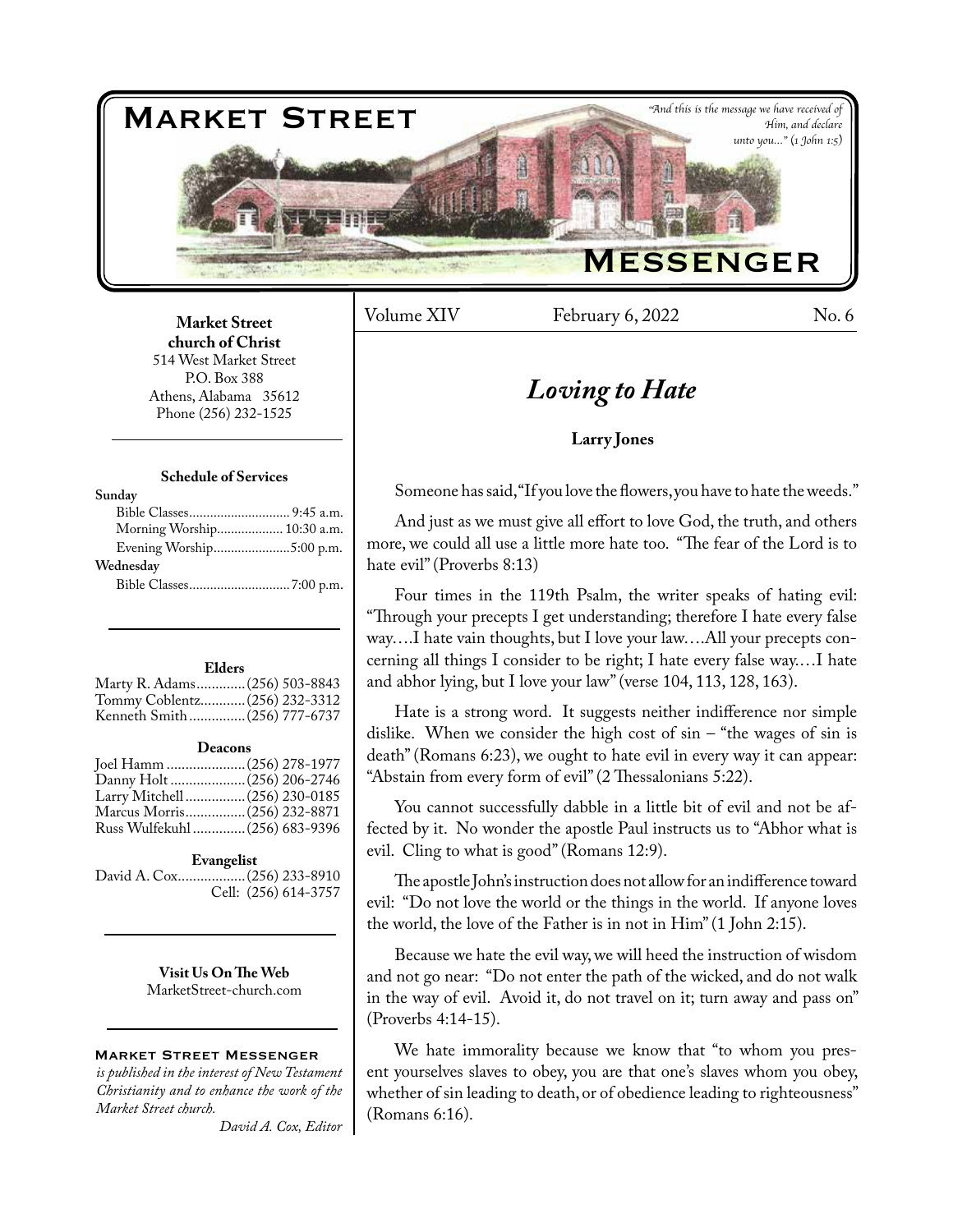We hate error and false teaching because it damns the souls of both the teacher and those who follow: "But there were also false prophets among the people, even as there will be false teachers among you, who will secretly bring in destructive heresies, even denying the Lord who bought them, and bring on themselves swift destruction. And many will follow their destructive ways" (2 Peter 2:1-2).

The Lord praised the church in Ephesus for hating what He hates: "But this you have, that you hate the deeds of the Nicolaitans, which I also hate" (Revelation 2:6). And He denounced the church in Pergamos for not hating what He hates: "Thus you also have those who hold the doctrine of the Nicolaitans, which thing I hate" (Revelation 2:15).

We need to be sure we get on the Lord's side by not only loving what He loves but by hating what He hates. "You who love the Lord, hate evil!" (Psalm 97:10).

~via *Think On These Things;* Moscow, Idaho.

*∞*

### *The Church in Action*

#### **Bubba Garner**

When David was younger, he had a joke book he kept in the van. When we would be riding somewhere, he'd pick it up and start reading it out loud. One of the jokes asked, "What is the sharpest tool in the Bible?" The answer? "The axe of the apostles."

Have you ever thought about how much we learn about the church from the Acts of the Apostles? This is the record of the disciples carrying out the Great Commission, taking the gospel into the uttermost parts of the world. Along the way, they preach and baptize and establish churches in the cities. We read how they "appointed elders for them in every church" (Acts 14:23) and that "on the first day of the week, the disciples gathered together to break bread" (Acts 20:7).

But this same book also reveals a people whose work in the kingdom was not restricted to the days where they came together to worship. In other words, the church

in Acts was a church in action. And it remains a model for every church of every generation. Like the church we read about in Acts, we must be a church in action.

The church in action practices daily discipleship. "And day by day continuing with one mind in the temple, and breaking bread from house to house, they were taking their meals together with gladness and sincerity of heart, praising God, and having favor with all the people" (Acts 2:46-47). After 3,000 were baptized on the day of Pentecost, they continued "day by day." "Day by day" they were encouraged. "Day by day" they practiced their discipleship.

Action leads to repetition. As a preacher, I hear the comments all the time that "preachers only work one or two days a week." But for some Christians, that appears to be the case. Jesus demands that every disciple "deny himself, and take up his cross daily, and follow Me" (Luke 9:23). That takes more than Sunday and Wednesday religion.

The church in action gives their all to every member. "For there was not a needy person among them, for all who were owners of land or houses would sell them and bring the proceeds of the sales and lay them at the apostles' feet; and they would be distributed to each, as any had need" (Acts 4:34-35). Notice the words "all" and "any." They did not do so for "some" and a "few." There were no distinctions. If they were part of the family and needed something, they were taken care of.

Every member ought to be worthy of whatever you have to give. We would do that for Jesus. Let us practice that same level of service to our brothers and sisters, "even the least of them" (Matthew 25:40). When you do that, you give to Him who gave us all.

The church in action surrounds in times of distress. The people of God are not immune to tragedy or heartbreak. But we are armed with one another to hold together. When Dorcas died, Peter found all the widows weeping, "showing all the tunics and garments that Dorcas used to make while she was with them" (Acts 9:39). While the world retreats, the church in action surrounds.

How could we ever make it through some difficulty without the help of one another? We are charged to "rejoice with those who rejoice and weep with those who weep" (Romans 12:15). That means we see what needs there are and try to fulfill them to the best of our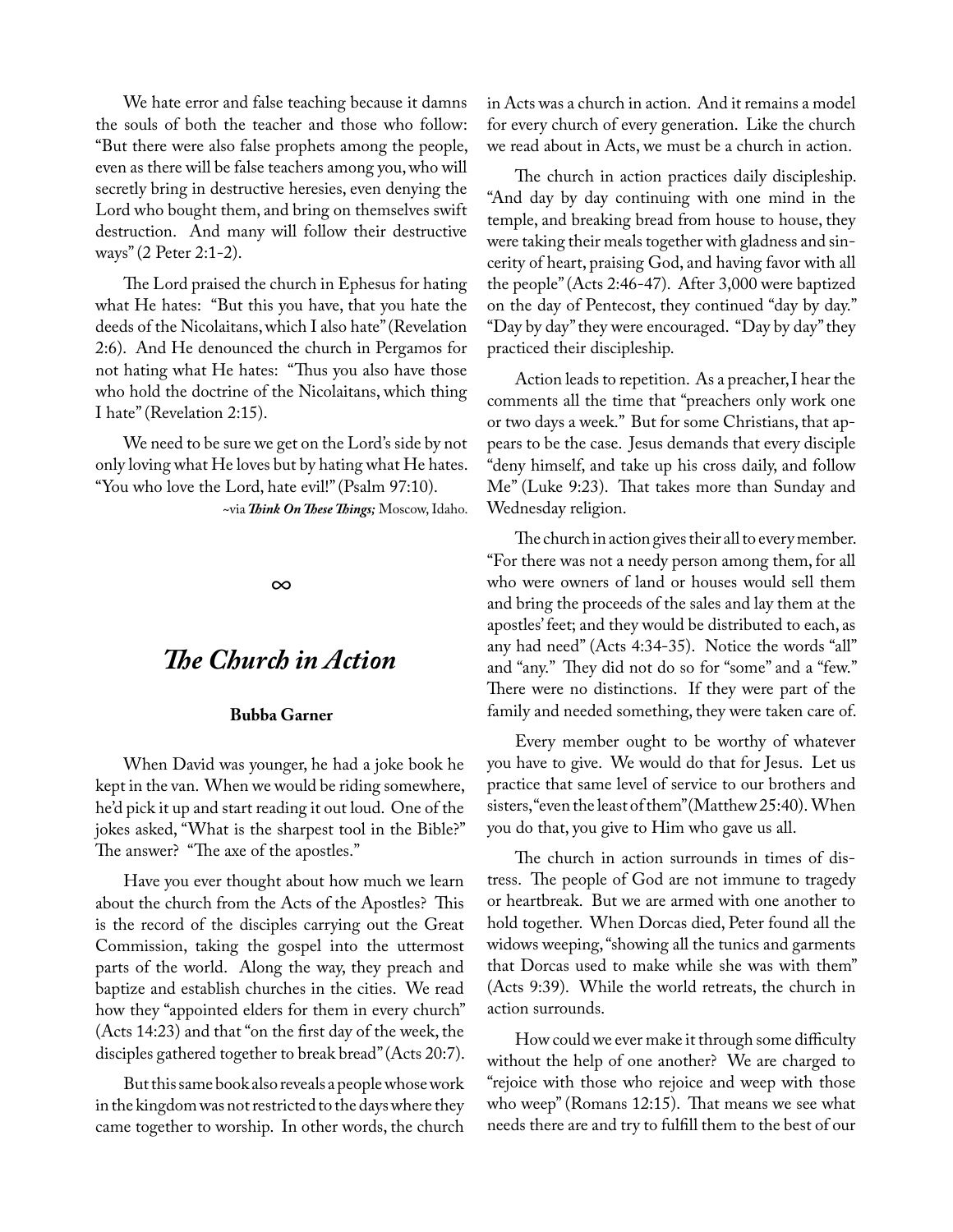ability. We have the arm of the Lord. And we have the embrace of His people to surround us.

The church in action prays and stays together. In Acts 12, Herod "had James the brother of John put to death with a sword" (12:2). While James was not the first martyr for the cause, he was the first of the apostles to be killed. And he was a close friend of Jesus. That could have easily caused the early disciples to abandon the cause altogether. Instead, when they heard that Peter, too, had been imprisoned, "prayer for him was being made fervently by the church to God" (12:5). The word "fervent" can also be translated "continuous" or "earnest." They continued to rely upon Him who had overcome death. In earnest.

What will be our next response to tribulation? If the "fervent prayer of a righteous man avails much" ( Jam. 5:16), can you imagine what the prayers of people who pray together can do? No matter the difficulty, we must show our dependence on our Father who hears and cares for us. Such will give us the strength we need to stay and fight together.

What was the result of the church in action? "The word of the Lord continued to grow and to be multiplied" (12:24). When we follow this same pattern, growth is the inevitable reaction.

~via *Southside church of Christ;* Pasadena, Texas.



#### **THE SICK:**

Shirley Miller Kevyn Currier Duane Thomas Marci Bassett Doris Fisher Nikki Ogles Ruby Dean Ezell James Adams Betty Pepper JoAnn Gilbert Doris Lovell Rhonda Holt Diane Kilpatrick

. Tucker

#### *Those Undergoing Treatments or Chronic Illness:*

| Tommy Burns        | Priscilla Tucke |
|--------------------|-----------------|
| Peggy Pepper       | Vicki Stringer  |
| Freddie Mae Elmore | Nikki Ogles     |
| Anita Wheeler      | Lona Jackson    |
| Judy Vaughn        | Jeanette Weir   |

Doris Reid Lloyd Adams Phillip Harwell Cornelia Pepper<br>Charles Burns Cindy Walker Cindy Walker Kenneth Fisher Barry DeFoor<br>Al Pollard Matt Bassford Al Pollard Matt Bassford<br>Ieannie Felker Sadricia Wilso Sadricia Wilson

#### *Athens Health & Restore Rehabilitation:*

Mildred Lambert, rm. 15 Elease Barksdale, rm. 23B Brenda Wilson, rm. 77 Evelyn Hogan, rm. 36 Valeria Dalton, rm. 7 Christine Hudson, rm. 77<br>Connie Brock, rm. 62 Janice Moody, rm. 93 Janice Moody, rm. 93

#### *Limestone Health Facility:*

Mary Ruth Gardner, rm. 38 Bobby Ogles, rm. 13<br>Alice Roberson, rm. 49 Ann Bush, rm. 75 Alice Roberson, rm. 49

#### *Shut-In or Away From Home:*

Nell Barksdale; at home Marci Bassett; Limestone Manor Deanie Britton; Limestone Lodge Gwen Bullock; at granddaughter's in Huntsville Barbara Carter; Traditions Unaking Currier; Riverside Sr. Living, Decatur Irene Inman; at home Stan Stanford; at home Jimmy Stroud; Valley View, Madison William Thomas; Madison Manor, Madison Alan Thornton; Limestone Lodge Kathleen Wales; Limestone Manor *In The Hospital/Rehabilitation: Bobby McGuire;* Athens-Limestone Hospital *Sadricia Wilson;* Seattle, Washington

#### *Updates:*

*Dwaine Allfrey* spent a couple of days in the hospital last week. He had some tests done on Monday and went back to the doctor on Thursday …*Peggy Pepper* is seeing a doctor about her back…*Nikki Ogles* has been unable to be out this week due to a flair up of asthma… *Kolton Hardison* had surgery for tubes and adenoids on Friday…*Kevyn Currier* has been diagnosed with the virus …*Marci Bassett* spent a couple of days this past week in the hospital. She is now back at the Manor… *Shirley Miller* has been diagnosed with the virus this weeks…*Jewel Dean Kennemer's granddaughter, Leigh Ellen Elliott*, has been diagnosed with cancer and will be beginning treatments …Remember our expecting mother, *Laura Adams,* in your prayers.

**DONNA WRIGHT (1942- 2022):** We want to express our deepest sympathy to the family of *Donna Wright.* Donna passed away this past Monday evening after having fought a long battle with cancer in the last couple of